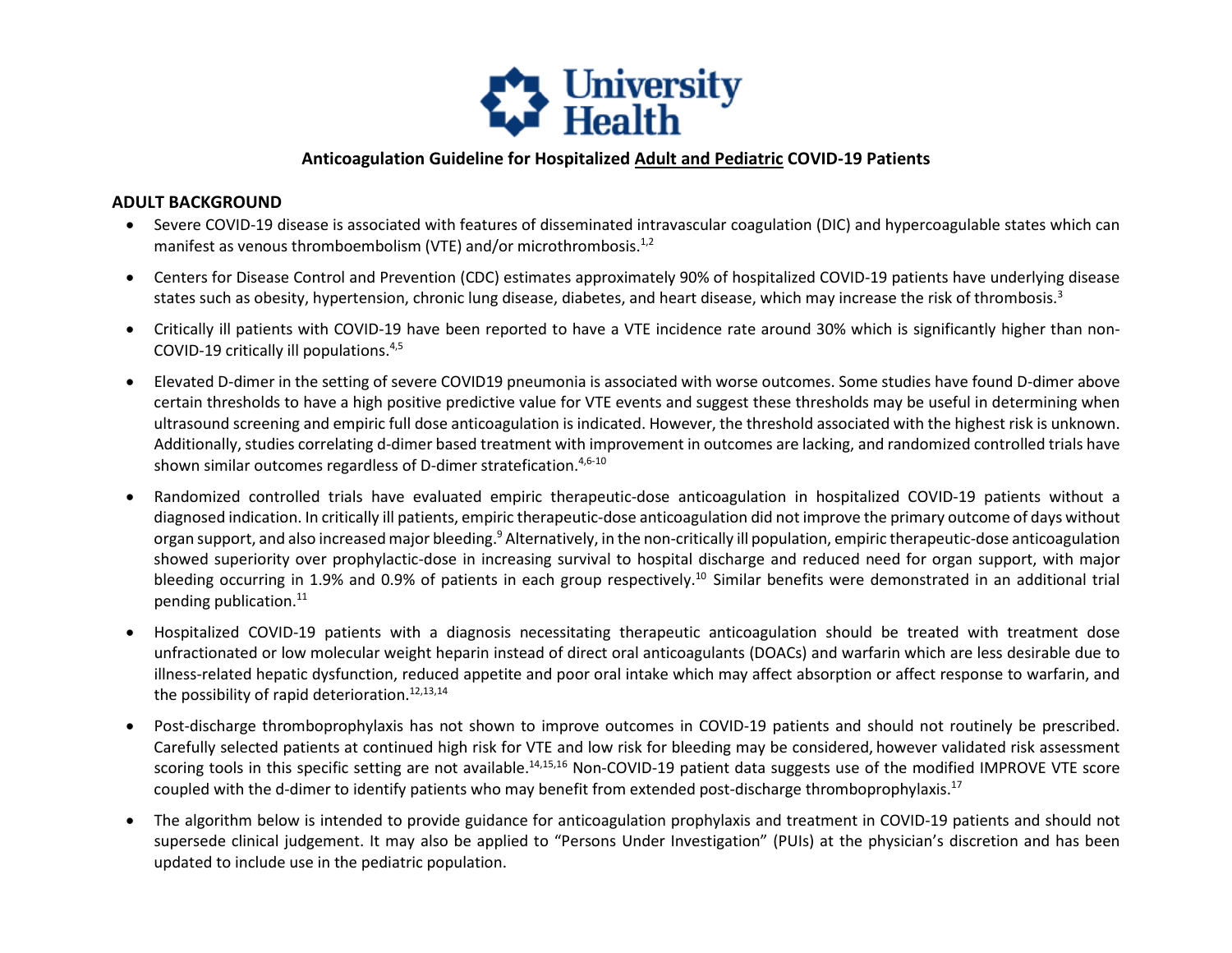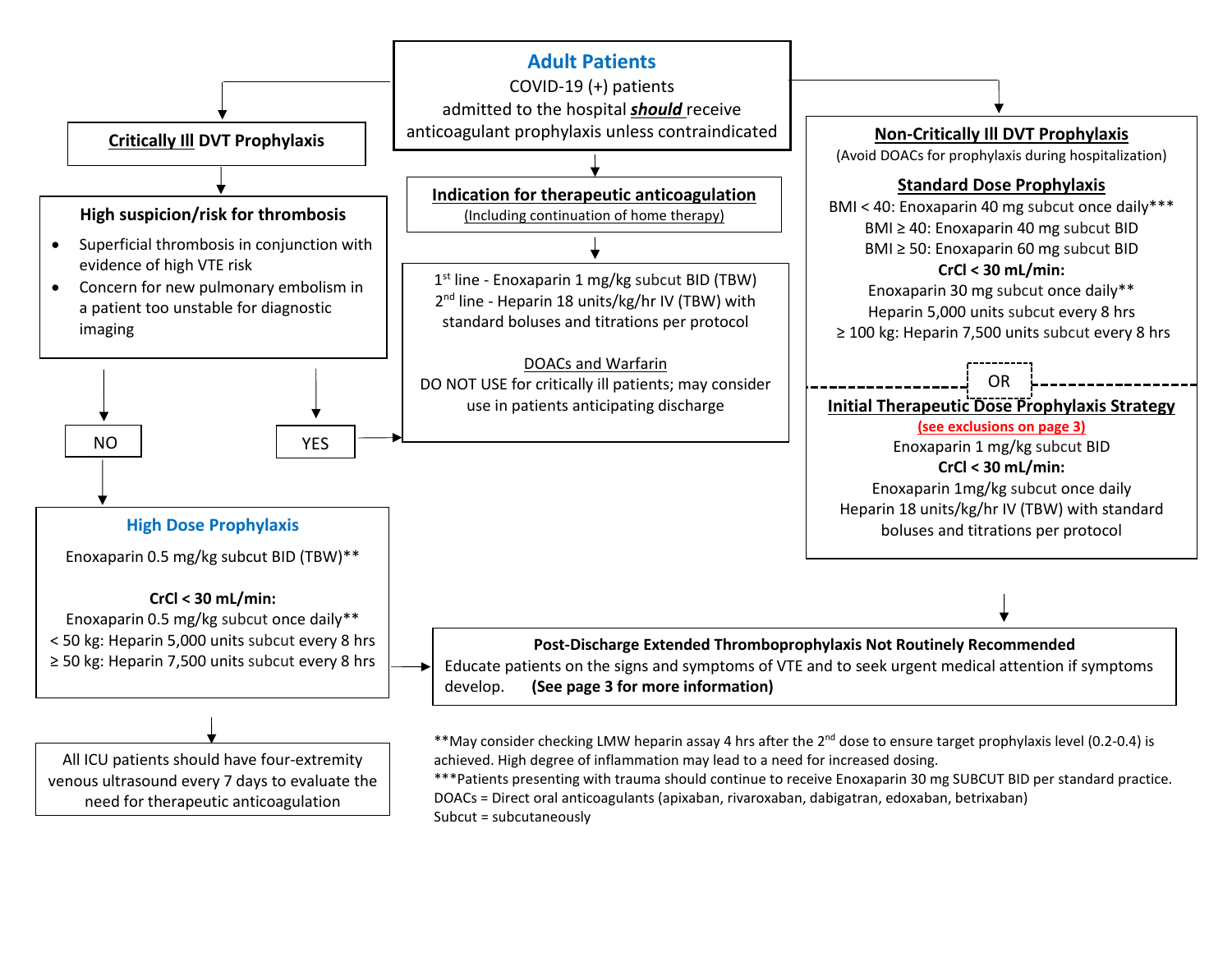### **Initial Therapeutic Dose Prophylaxis Strategy**

- Reserved for non-critically ill patients with moderate COVID-19 disease who DO NOT meet any of the following exclusion criteria.
- Exclusion Criteria:  $9,10$ 
	- o Oxygen support through highflow nasal cannula
	- o Current use of dual antiplatelet therapy
	- o Platelet count < 50,000, INR > 2.0, or Hemoglobin < 8 g/dL
	- o History of heparin induced thrombocytopenia
	- o Acute or subacute bacterial endocarditis
	- o Active bleeding
	- arteriovenous malformation or bleeding; intracranial malignancy; thrombolysis within previous 7 days, major surgery within previous 14 days, uncontrolled hypertension (SBP > 200 mmHg, DBP > 120 mmHg), presence of an epidural or spinal catheter o Risk factors for bleeding including: intracranial surgery, stroke or GI bleed within 3 months; history of intracerebral

## **Post-Discharge Extended Thromboprophylaxis**

- May be considered in carefully selected patients at continued high risk of VTE and low bleed risk for **14 - 30 days**
- Non-COVID-19 patient data<sup>17</sup>: modified IMPROVE VTE score ≥ 4, or 2-3 plus elevated d-dimer; excluded patients with cancer, on dual antiplatelet therapy, active GI ulcer, bleeding in the previous 3 months, history of bronchiectasis/pulmonary cavitation
- Options include:
	- o Rivaroxaban 10 mg PO once daily (avoid in severe hepatic or renal dysfunction) **OR** enoxaparin 40 mg subcut once daily
	- o If CrCl < 30 mL/min: enoxaparin 30 mg subcut once daily **OR** heparin 5,000 units subcut every 8 hrs

## **PEDIATRIC BACKGROUND**

- • Most of what is known regarding thrombotic potential with COVID-19 infection is extrapolated from the adult literature. Despite the duration of COVID-19 presence in the community, there is still little to be known about pediatric VTE risk and optimal prophylactic regimens. Prior to the spread of the delta variant, pediatric VTE prophylaxis consensus guidelines supported use of pharmacologic VTE prophylaxis in pediatric hospitalized patients with COVID-19 or multisystem inflammatory syndrome in children (MIS-C) diagnosis.1
- has proven more infectious<sup>3</sup> and is now sending more children to the hospital to seek care given severity of symptoms (unpublished, • Children infected with COVID-19 have previously demonstrated heterogeneity in clinical severity.<sup>2</sup> However, a new delta variant strain based on regional reports).
- been completed without available publication at this time.<sup>4</sup> Published expert opinion endorsed by the International Society of • A phase II study looking at safety, dosing, and efficacy of using twice daily VTE prophylaxis in COVID-19 positive patients ages 0-18 yr has Thrombosis and Hemostasis recommend the following<sup>1</sup>:
	- o (Strong consensus; 83%) Suggest mechanical and pharmacologic VTE prophylaxis in hospitalized children with COVID-19 related illness or MIS-C who have:
		- Superimposed clinical risk factors (see table 1 below) **OR**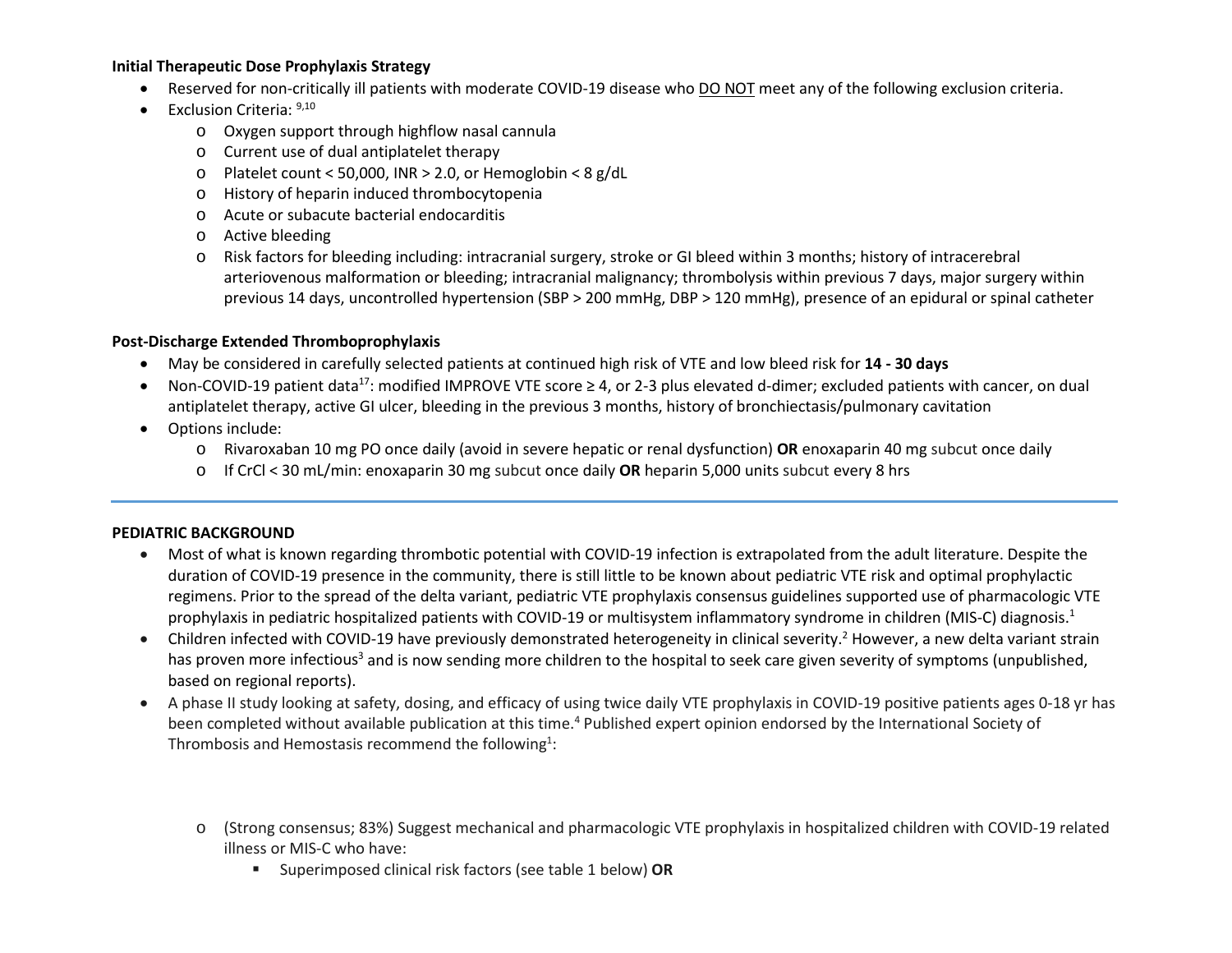■ D-dimer ≥ 5 times the upper limit of normal

### **AND**

- No contraindication to anticoagulation (see table 2 below)
- o (Weak consensus; 78%) Suggest low dose LMWH subcutaneously twice daily to achieve anti-Xa activity level of 0.2 to < 0.5 U/mL in patients who are otherwise clinically stable without severe renal impairment in the absence of contraindications.
	- For patients with contraindications, consider continuous unfractionated heparin IV with anti-Xa activity target of  $0.1 -$ 0.35 U/mL
- o (Strong consensus; 89%) Significant thrombocytopenia (count less than 20-50k), hypofibrinogenemia (< 100 mg/dL by Clauss), ISTH defined major bleeding, concomitant aspirin administration at doses > 5 mg/kg/day likely confer higher risk of bleeding with anticoagulation. However, in the absence of other bleeding risk factors, low dose anticoagulation prophylaxis is not thought to increase risk of significant bleeding in MIS-C patients receiving aspirin doses ≤ 5 mg/kg/day for cardiac issues or Kawasaki-like disease.
- with COVID-19 illness or MIS-C who have very elevated d -dimer at discharge **AND** superimposed risk factors (see table below). Duration of prophylaxis post-discharge should be until the clinical risk factor resolves OR 30 days post-discharge (whichever occurs sooner). Guidelines suggest using LMWH prophylaxis dosing twice daily or therapeutic dosing once daily (anti-Xa activity 0.5-1.0 U/mL) in patients without contraindications or significant risk of bleeding. o (Weak consensus; 61%) Continuation of anticoagulation prophylaxis post-discharge should be considered in pediatric patients
- asymptomatic COVID-19 in the absence of central venous catheter OR multiple risk factors for hospital associated VTE (see table o (Strong consensus; 89%) Suggest not routinely prescribing anticoagulation for VTE prophylaxis in hospitalized children with 1 below).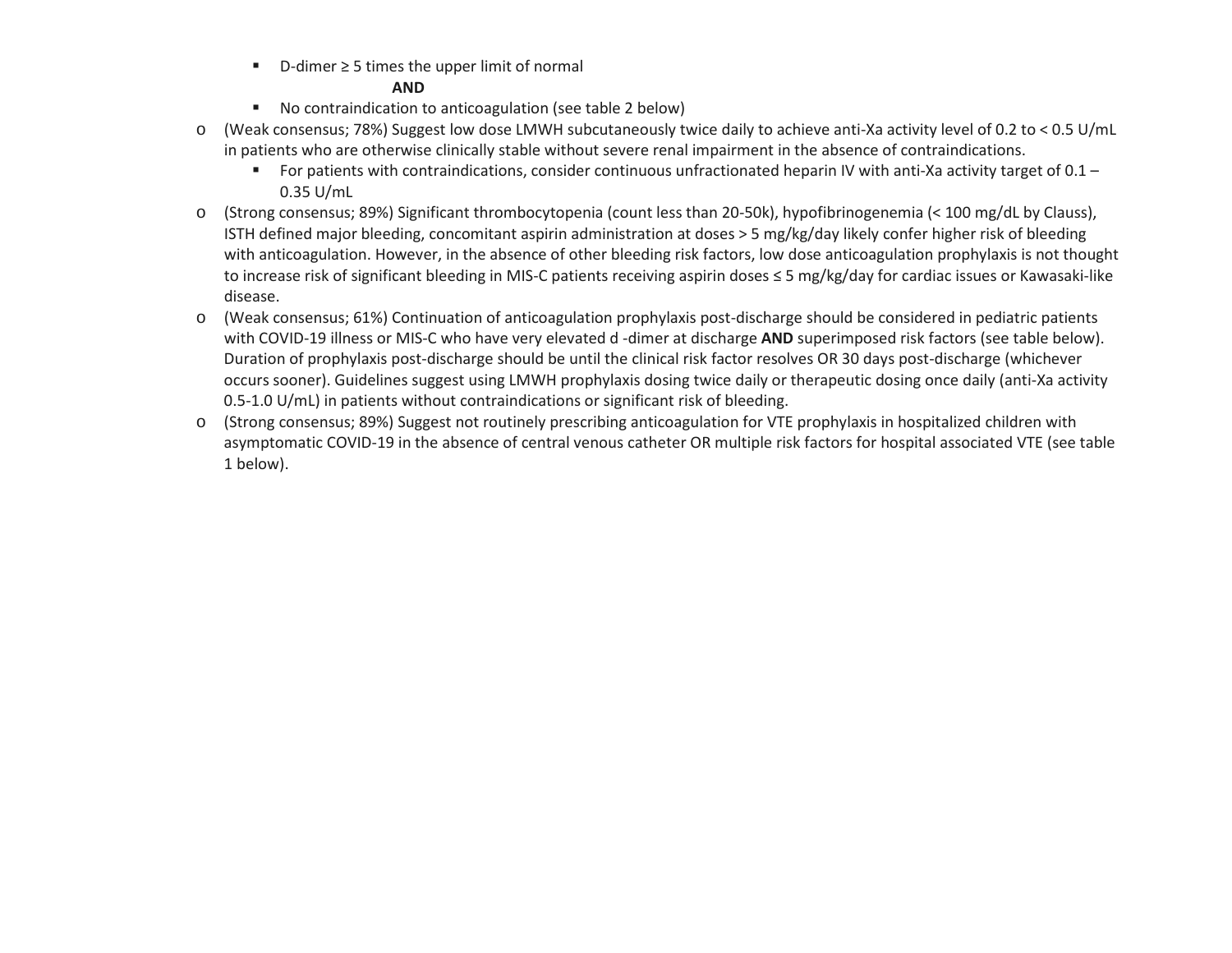# **Table 1. Risk Factors for VTE in Pediatrics**

| Central venous catheter                                                                                                         |
|---------------------------------------------------------------------------------------------------------------------------------|
| <b>Mechanical Ventilation</b>                                                                                                   |
| Prolonged length of stay: anticipated > 3 days                                                                                  |
| Complete immobility (Braden Q Mobility Score = 1)                                                                               |
| Obesity (BMI > 95% for age percentile)                                                                                          |
| Active malignancy                                                                                                               |
| Nephrotic syndrome                                                                                                              |
| Cystic fibrosis exacerbation                                                                                                    |
| Sickle cell disease vaso-occlusive crisis                                                                                       |
| General inflammatory disease flare (i.e., Lupus, JIA, Inflammatory bowel disease)                                               |
| Congenital or acquired cardiac disease with venous stasis or impaired venous return                                             |
| Prior history of VTE                                                                                                            |
| First degree family history of VTE prior to 40 yr of age OR unprovoked VTE                                                      |
| Known thrombophilia (i.e., Protein S or protein C deficiency, ATIII deficiency, Factor V Leiden, Prothrombin II mutation, anti- |
| phospholipid antibodies)                                                                                                        |
| Pubertal, post-pubertal, or > 12 years of age                                                                                   |
| Receiving estrogen containing oral contraceptive pill                                                                           |
| Status-post splenectomy for underlying hemoglobinopathy                                                                         |

# **Table 2. Contraindications for Anticoagulation in Pediatrics**

| Absolute:                                                                                            |
|------------------------------------------------------------------------------------------------------|
| Hemorrhage, evidence or high risk of                                                                 |
| <b>Relative:</b>                                                                                     |
| Bleeding disorder, known tendency - consult Pedi Hematology                                          |
| Platelet count unable to be sustained > 50,000mm <sup>3</sup> (contraindication depends on etiology) |
| Intracranial mass                                                                                    |
| Lumbar puncture or epidural catheter removal in prior 12 hours                                       |
| Neurosurgical procedure                                                                              |
| Pelvic fracture within past 48 hours                                                                 |
| Uncontrolled hypertension                                                                            |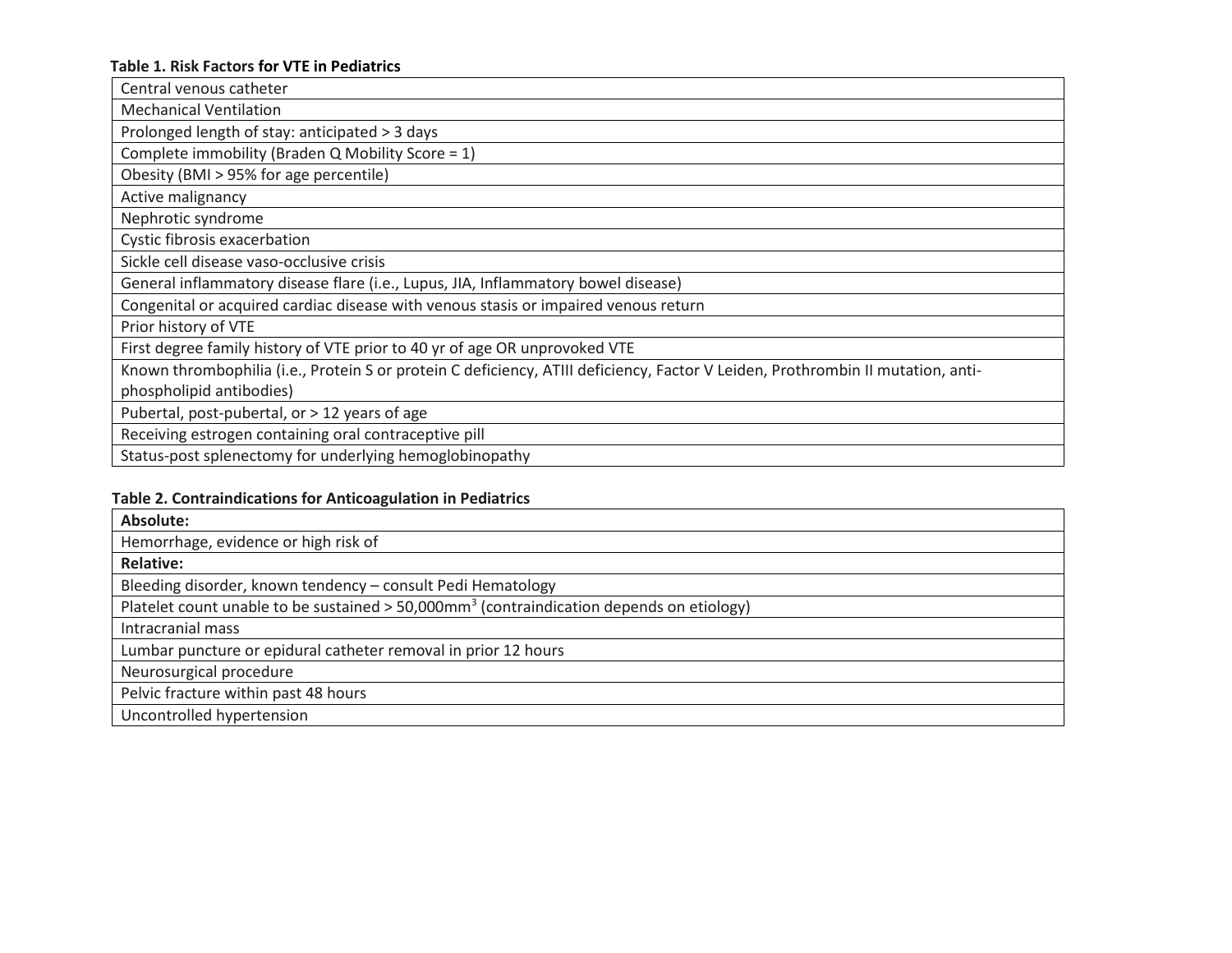

^Recommend screening for personal and family history of bleeding disorder in addition to screening coagulation labs prior to anticoagulation.

\*Recommend prophylaxis if no contraindications exist (Table 2). LMWH thromboprophylaxis guidelines located [at this link.](https://infonet/sites/pharmacy/Shared%20Documents/Anticoagulation%20Stewardship%20Program/Clinical%20Protocols/Injectable%20Anticoagulants/UHS%20Enoxaparin%20Pedi%20-%20revised%2010.18.pdf?csf=1&e=iF755Z) Recommend q12hr dosing with goal anti-Xa activity of 0.2 to < 0.5 U/mL. Unfractionated heparin guidelines located [at this link.](https://infonet/sites/pharmacy/Shared%20Documents/Anticoagulation%20Stewardship%20Program/Clinical%20Protocols/Injectable%20Anticoagulants/Heparin%20Pedi-AntiXaP%26TApproved102009UpdatedTitle.pdf?csf=1&e=ybheBL) Consider heparin infusion if there are contraindications to LMWH or severe renal impairment. Recommend continuous IV infusion with target anti-Xa activity 0.1 - 0.35U/mL.

#### ≠Consider trending D-dimer daily

in Hematology Clinic with Dr. Maida or the nurse practitioner within 1 week. #Post discharge VTE prophylaxis should be considered in patients who have markedly elevated D-dimer at discharge and superimposed risk factors (Table 1). Duration of prophylaxis post-discharge should be until the clinical risk factor resolves OR 30 days post-discharge (whichever occurs sooner). Suggest using LMWH prophylaxis dosing twice daily (anti-Xa activity 0.2 to < 0.5U/mL) in patients without contraindications (Table 2) or significant risk of bleeding. Refer patients who are discharged on LMWH to follow-up